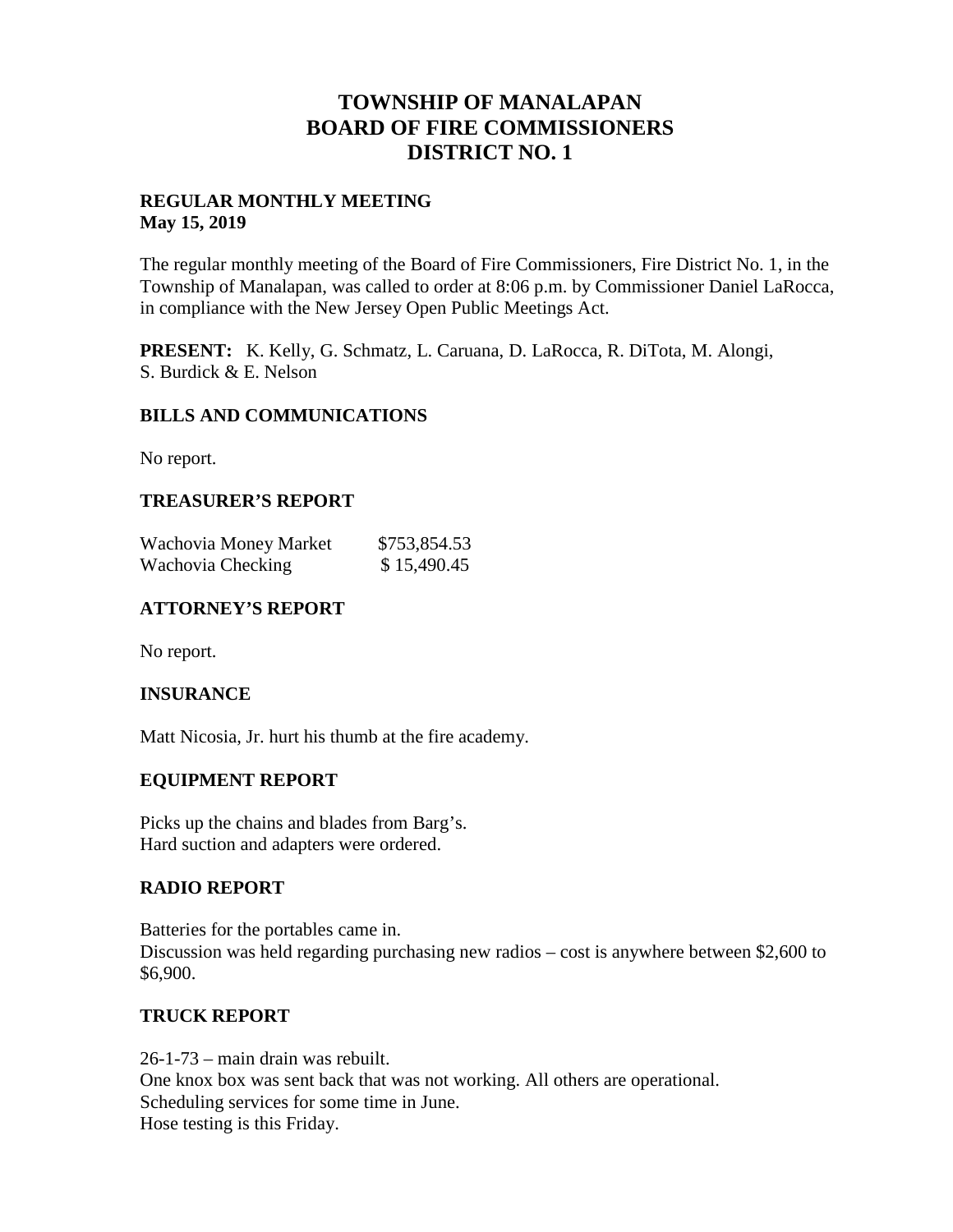## **CHIEF'S REPORT**

No report.

#### **MEMBERSHIP REPORT**

No report.

## **ASSOCIATION REPORT**

Received quotes from Artic Air and Precision Tech for a HVAC service contract. The floor was done and the doors replaced at the Main House.

#### **TRUSTEES' REPORT**

No report.

## **OLD BUSINESS**

See attached.

#### **NEW BUSINESS**

Commissioner Schmatz made a motion to pay all vouchers; this was seconded by Commissioner Kelly. All voted aye.

Commissioner LaRocca made a motion not to exceed \$300 to purchase jackets for fire police; this was seconded by Commissioner Kelly. All voted aye.

Commissioner LaRocca made a motion for \$1,000 to send Mike Alongi and Jason Kole to an Emergency Management class in Howell later this year; this was seconded by Commissioner Kelly. All voted aye.

Commissioner LaRocca made a motion not to exceed \$130 to purchase a new power over Ethernet switch; this was seconded by Commissioner Schmatz. All voted aye.

Commissioner LaRocca made a motion not to exceed \$250 to purchase a locked cabinet for the compressor room; this was seconded by Commissioner Kelly. All voted aye.

Commissioner LaRocca made a motion for \$6,160 to Timothy Halo Trucking  $& Excavating$ to grade the parking lot; other quote was from CJ Sullivan for \$6,500; this was seconded by Commissioner Kelly. All voted aye.

Meeting opened to the public at 8:47 p.m.

A motion was made by Commissioner LaRocca to adjourn; it was seconded by Commissioner Schmatz and all voted aye.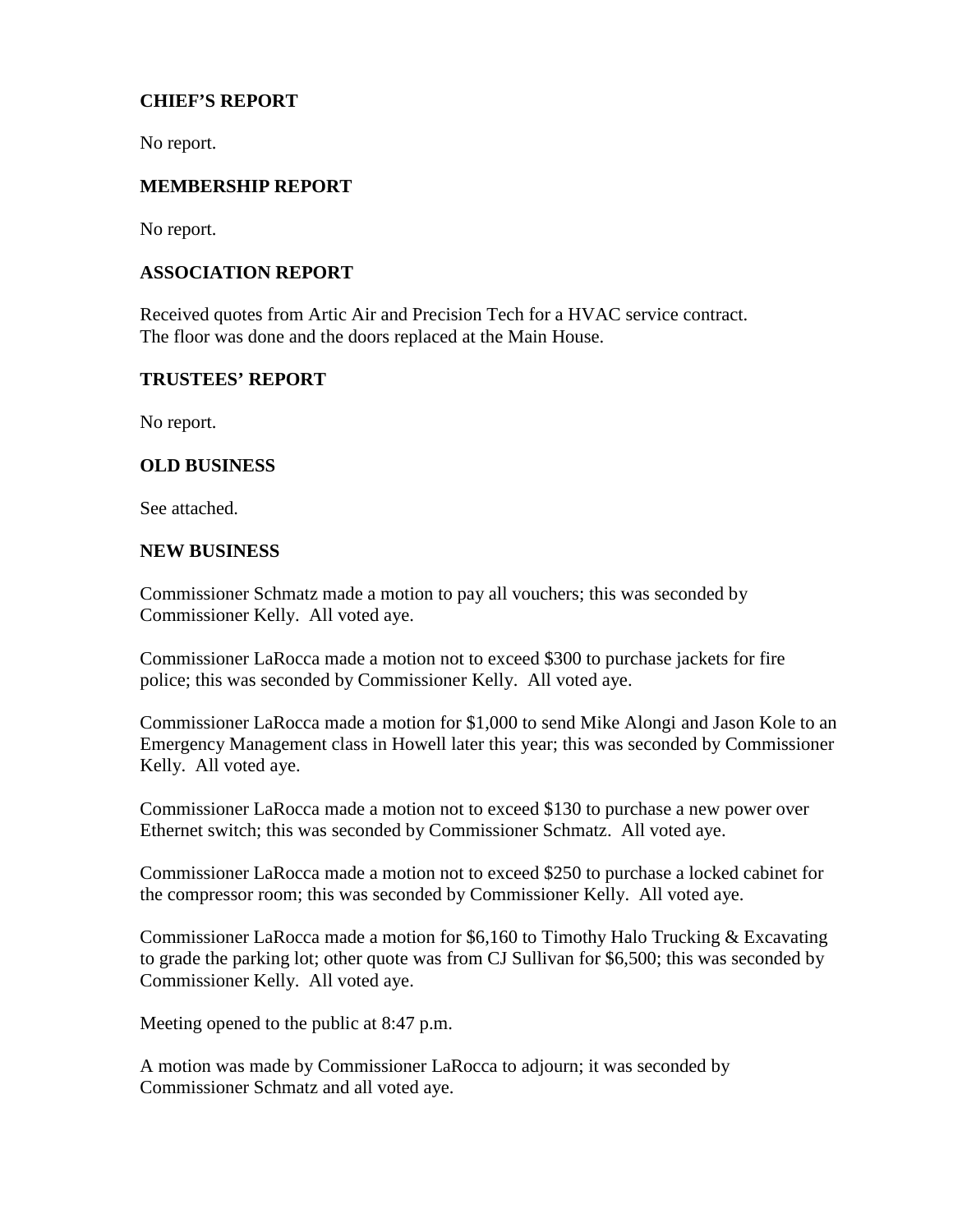Meeting adjourned at 8:49 p.m.

Respectfully submitted, Kenneth Kelly, Clerk